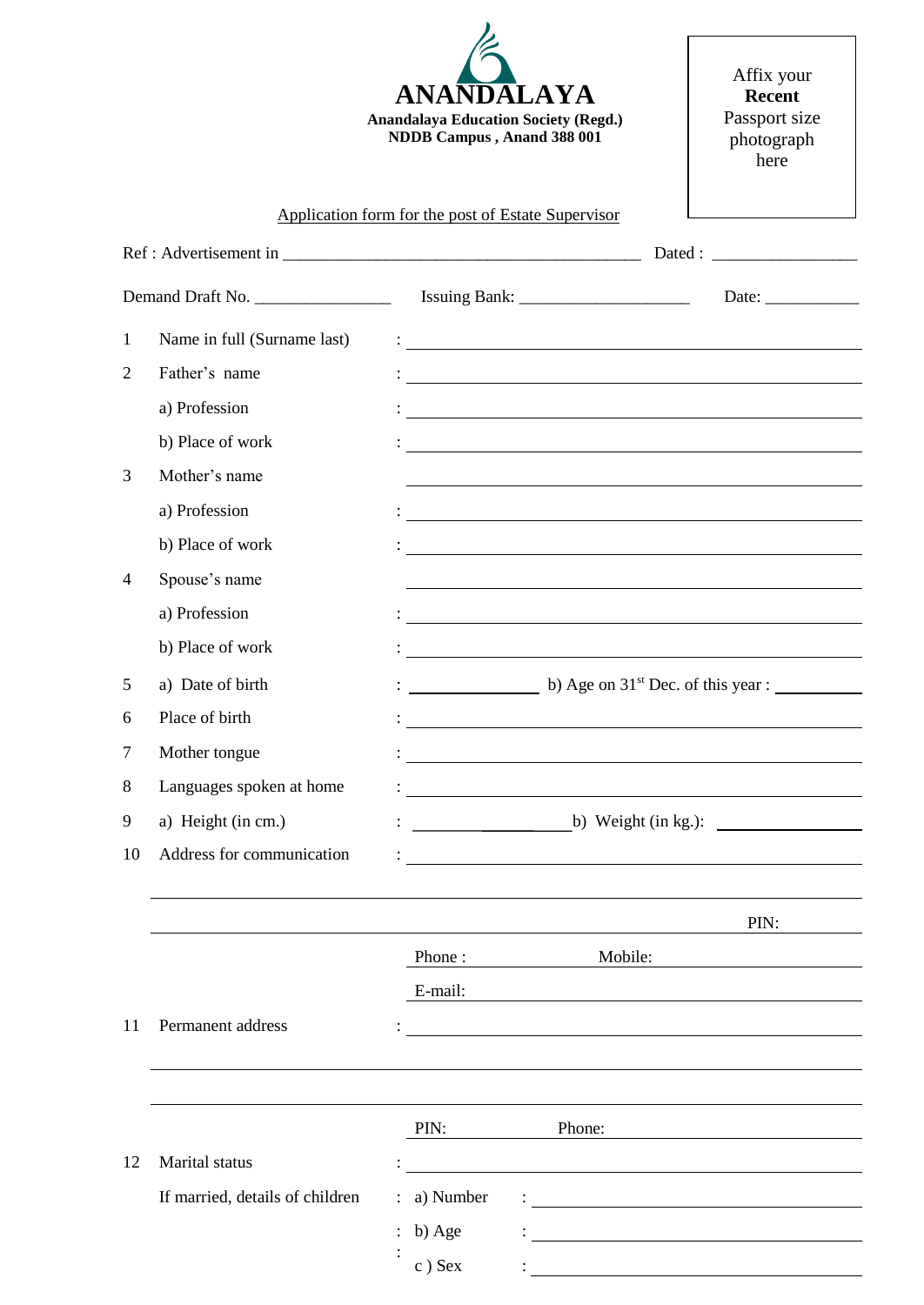## 13 Educational Qualifications\* :

## **a) Academic:**

| Exam.  | Name of the      | Subjects | % /   | Year of | Board/     |
|--------|------------------|----------|-------|---------|------------|
| Passed | School / College |          | Grade | passing | University |
|        |                  |          |       |         |            |
|        |                  |          |       |         |            |
|        |                  |          |       |         |            |
|        |                  |          |       |         |            |
|        |                  |          |       |         |            |
|        |                  |          |       |         |            |
|        |                  |          |       |         |            |
|        |                  |          |       |         |            |
|        |                  |          |       |         |            |
|        |                  |          |       |         |            |
|        |                  |          |       |         |            |
|        |                  |          |       |         |            |
|        |                  |          |       |         |            |
|        |                  |          |       |         |            |
|        |                  |          |       |         |            |

# **b) Professional:**

- 14 Total experience in estate management :
- 15 Details of employment \* (Starting with **Current**) :

| Employer | Designation | Nature of duties | Period from<br>DD/MM/YYYY<br>to<br>DD/MM/YYYY | Reason for<br>leaving |
|----------|-------------|------------------|-----------------------------------------------|-----------------------|
|          |             |                  |                                               |                       |
|          |             |                  |                                               |                       |
|          |             |                  |                                               |                       |
|          |             |                  |                                               |                       |
|          |             |                  |                                               |                       |

*(\* Please attach a separate sheet, if necessary)*

<u> 1980 - Johann Barbara, martin a</u>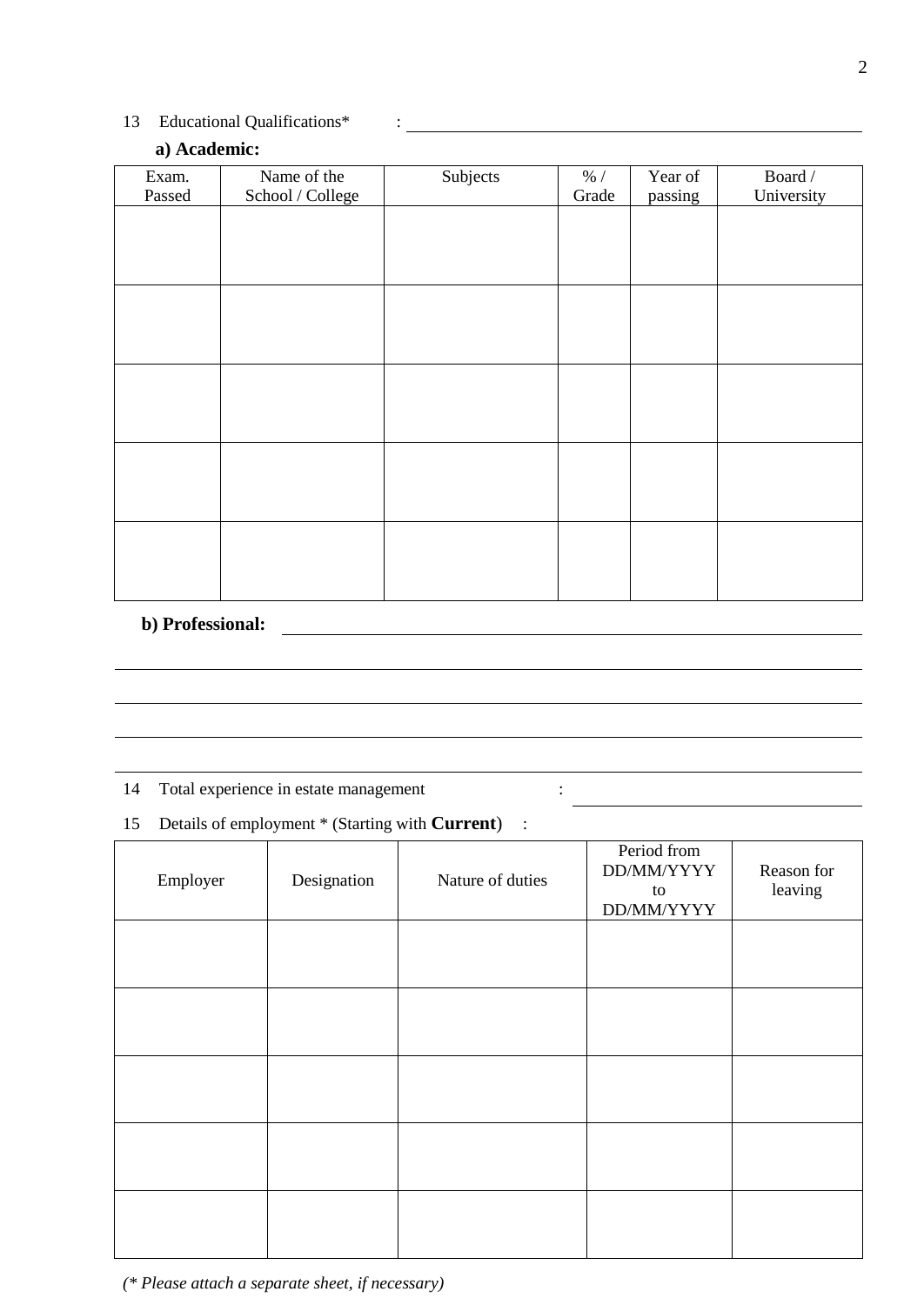| 16 | Participation in <i>professional</i> programmes:                                         |  |  |  |  |
|----|------------------------------------------------------------------------------------------|--|--|--|--|
|    |                                                                                          |  |  |  |  |
|    |                                                                                          |  |  |  |  |
|    |                                                                                          |  |  |  |  |
| 17 | Achievement in co-curricular activities:                                                 |  |  |  |  |
|    |                                                                                          |  |  |  |  |
|    |                                                                                          |  |  |  |  |
| 18 | Hobbies:                                                                                 |  |  |  |  |
|    |                                                                                          |  |  |  |  |
| 19 | Which activities besides your area of specialization can you handle?:                    |  |  |  |  |
|    |                                                                                          |  |  |  |  |
| 20 | Mention an incident where your intervention helped to have the situation under control:* |  |  |  |  |
|    |                                                                                          |  |  |  |  |
|    |                                                                                          |  |  |  |  |
|    |                                                                                          |  |  |  |  |
|    |                                                                                          |  |  |  |  |
|    |                                                                                          |  |  |  |  |
|    |                                                                                          |  |  |  |  |
|    |                                                                                          |  |  |  |  |

Why do you consider yourself most suitable for the post?